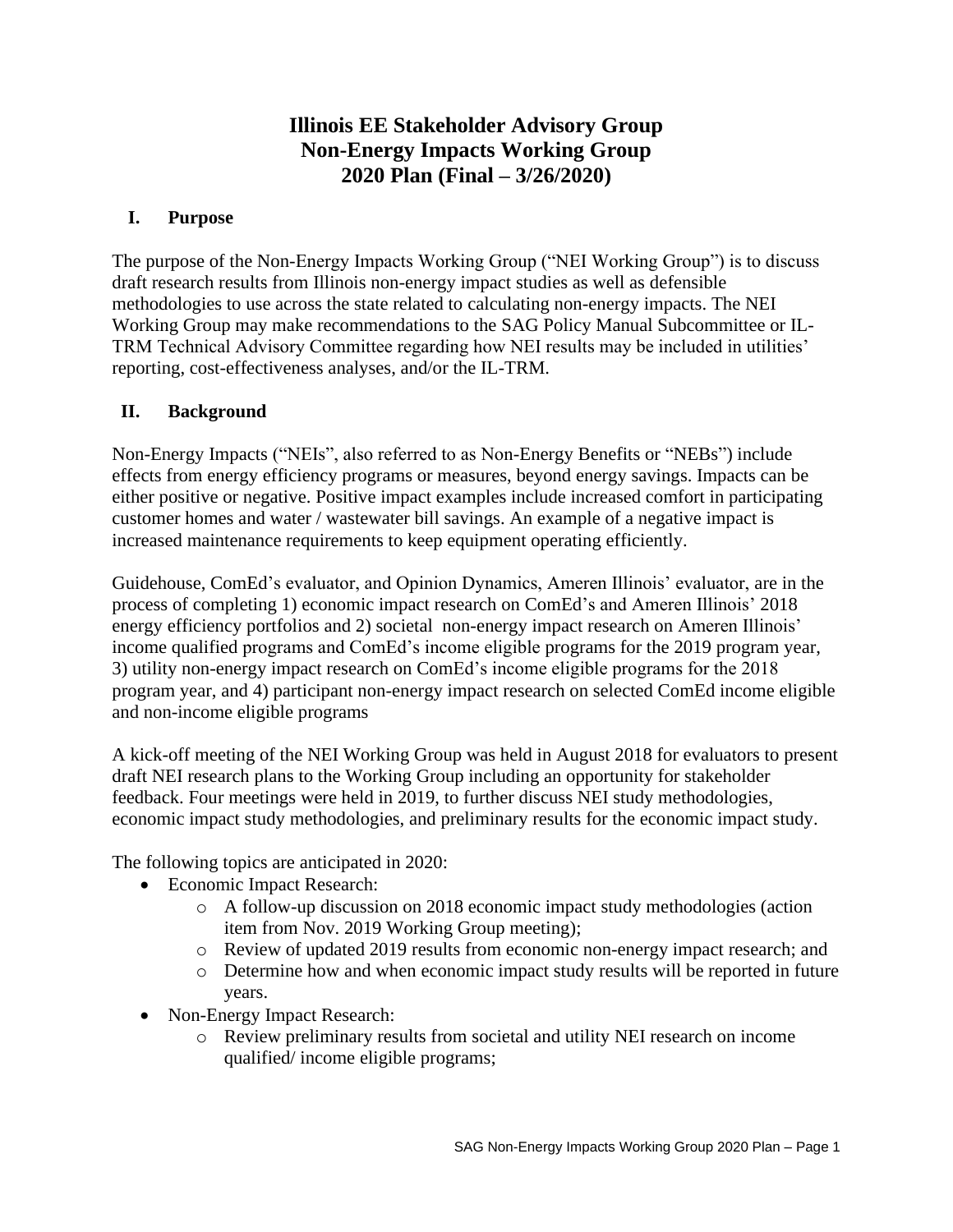- Discuss if and how to include NEI research results in utilities' reporting, costeffectiveness tests, and/or the IL-TRM for the 2021 Program Year and/or the 2022-2025 utility Energy Efficiency Portfolio Plans; and
- Discuss preliminary results from NEI income eligible programs research.

## **III. Working Group Website**

The SAG website includes a page dedicated to the Non-Energy Impacts Working Group: <https://www.ilsag.info/nei-working-group/>

The Working Group website serves as a resource to participants, including agendas, meeting presentations, and meeting notes.

#### **IV. Participants**

Participation in the NEI Working Group is open to all interested SAG participants, unless a topic may present a financial conflict of interest. The following entities expressed interest in participating:

Ameren Illinois; Apex Analytics; Applied Energy Group; Chicago Bungalow Association; Citizens Utility Board; ComEd; Elevate Energy; Energy Resources Center, UIC; Franklin Energy; Gas Technology Institute; Green and Healthy Homes Initiative; Guidehouse; ICC Staff; Illinois Attorney General's Office; Johnson Consulting; Midwest Energy Efficiency Alliance; National Consumer Law Center; Natural Resources Defense Council; Nicor Gas; Opinion Dynamics; Peoples Gas & North Shore Gas: Prahl & Associates; Resource Innovations; Slipstream; and Three Cubed.

#### **V. Schedule**

Meetings of the NEI Working Group in 2020 are outlined below. Working Group meetings will be held on an as-needed basis in 2020. Additional meetings will be scheduled as needed.

| <b>Table 1: SAG Non-Energy Impacts Working Group 2020 Schedule</b> |                                                                                                                                                                                                                                                                                                   |                                                                    |  |
|--------------------------------------------------------------------|---------------------------------------------------------------------------------------------------------------------------------------------------------------------------------------------------------------------------------------------------------------------------------------------------|--------------------------------------------------------------------|--|
| Date / Time                                                        | Agenda                                                                                                                                                                                                                                                                                            | <b>Next Steps</b>                                                  |  |
| <b>Deliverable: Draft</b><br><b>Survey Instruments</b>             | Evaluators to provide draft survey instruments for<br>stakeholder review – anticipated in January.<br>SAG Facilitator to circulate review link to NEI Working<br>Group for draft survey instruments. If substantive<br>comments are received, a call may be scheduled with<br>interested parties. | Request for feedback shared<br>with Working Group<br>participants. |  |